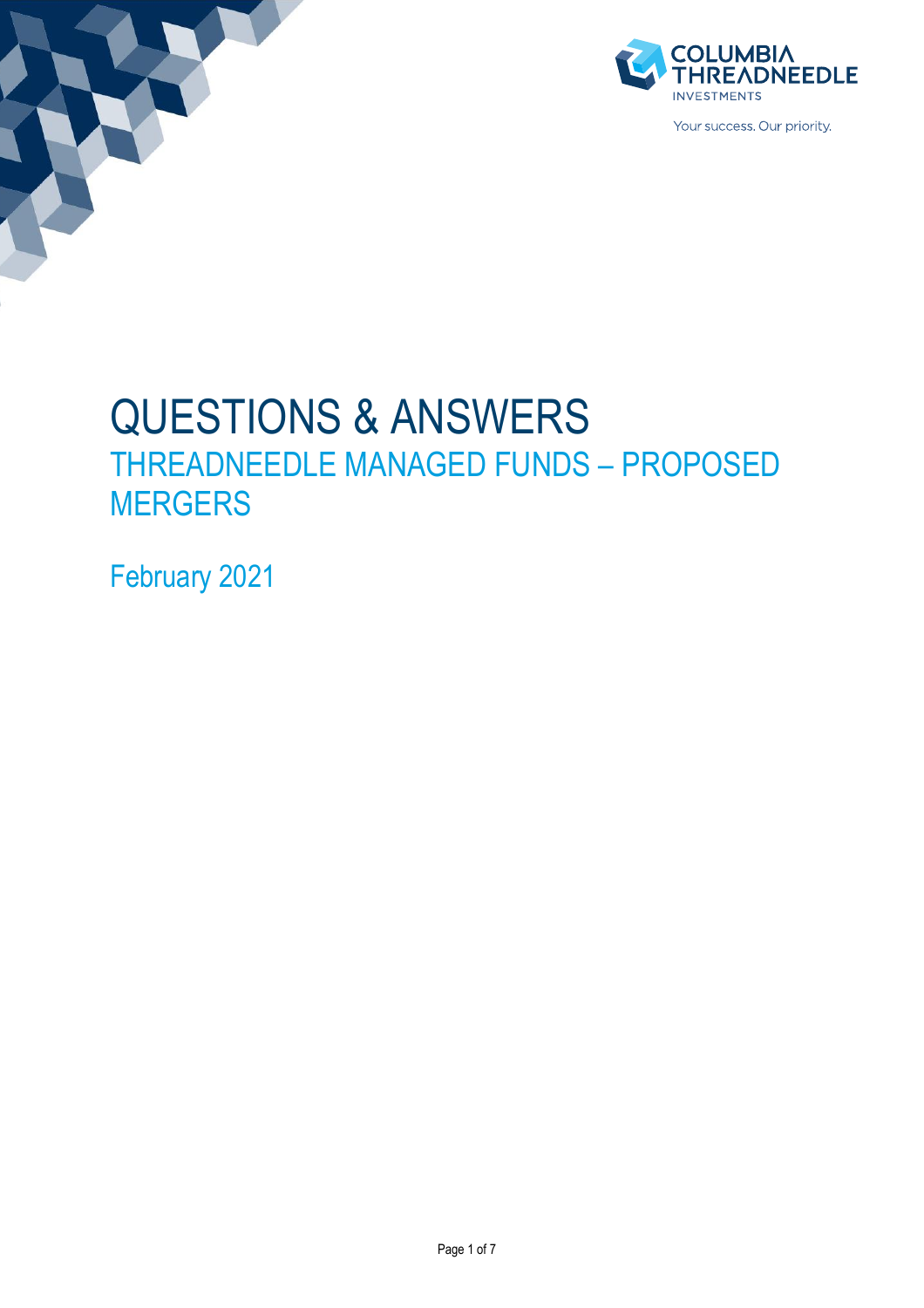## Q&A – Threadneedle Managed Funds – Proposed Mergers

#### **1. What changes are being proposed?**

Columbia Threadneedle Investments is proposing to merge the Threadneedle Managed Funds range (the 'Existing Funds') into New Funds within the Threadneedle Opportunity Investment Funds ICVC, an open-ended investment company (OEIC), managed by us.

These funds are:

| <b>Existing Funds</b>                    |      | <b>New Funds</b>                            |
|------------------------------------------|------|---------------------------------------------|
| Threadneedle Managed Bond Fund           | into | Threadneedle Managed Bond Fund II           |
| Threadneedle Managed Bond Focused Fund   | into | Threadneedle Managed Bond Focused Fund II   |
| Threadneedle Managed Equity & Bond Fund  | into | Threadneedle Managed Equity & Bond Fund II  |
| Threadneedle Managed Equity Focused Fund | into | Threadneedle Managed Equity Focused Fund II |
| Threadneedle Managed Equity Fund         | into | Threadneedle Managed Equity Fund II         |
| Threadneedle Managed Equity Income Fund  | into | Threadneedle Managed Equity Income Fund II  |

NB. The designation "II" included in the names of the New Funds is temporary, and will be removed from the effective date of the merger.

As a unitholder in one of more of these funds you have the opportunity to vote on these proposed mergers, which we believe to be in your best interests.

Full details of the proposed mergers can be found in the Unitholder Circular which has been sent to you.

#### **2. Why are you proposing these changes?**

We are proposing these mergers to mitigate the potential impact of US Federal Banking laws which Columbia Threadneedle Investments will be subject to from the end of May 2021. This is because Columbia Threadneedle is owned by Ameriprise Financial, Inc., a diversified financial services firm that has recently expanded its activities to include banking services in the US. Some of these US banking laws will apply to Columbia Threadneedle products, including the Managed Funds range (the 'Existing Funds').

The Existing Funds are unit trusts, that are managed as 'fund of funds', that is, they invest in a number of other underlying Threadneedle funds to gain exposure to the relevant asset classes (eg UK equities), and the portfolio manager elects how much to invest in each one. Unless these mergers are approved, Columbia Threadneedle may have to restrict how much of an underlying fund they can hold. This would impact the flexibility that the portfolio managers currently have to make investment decisions.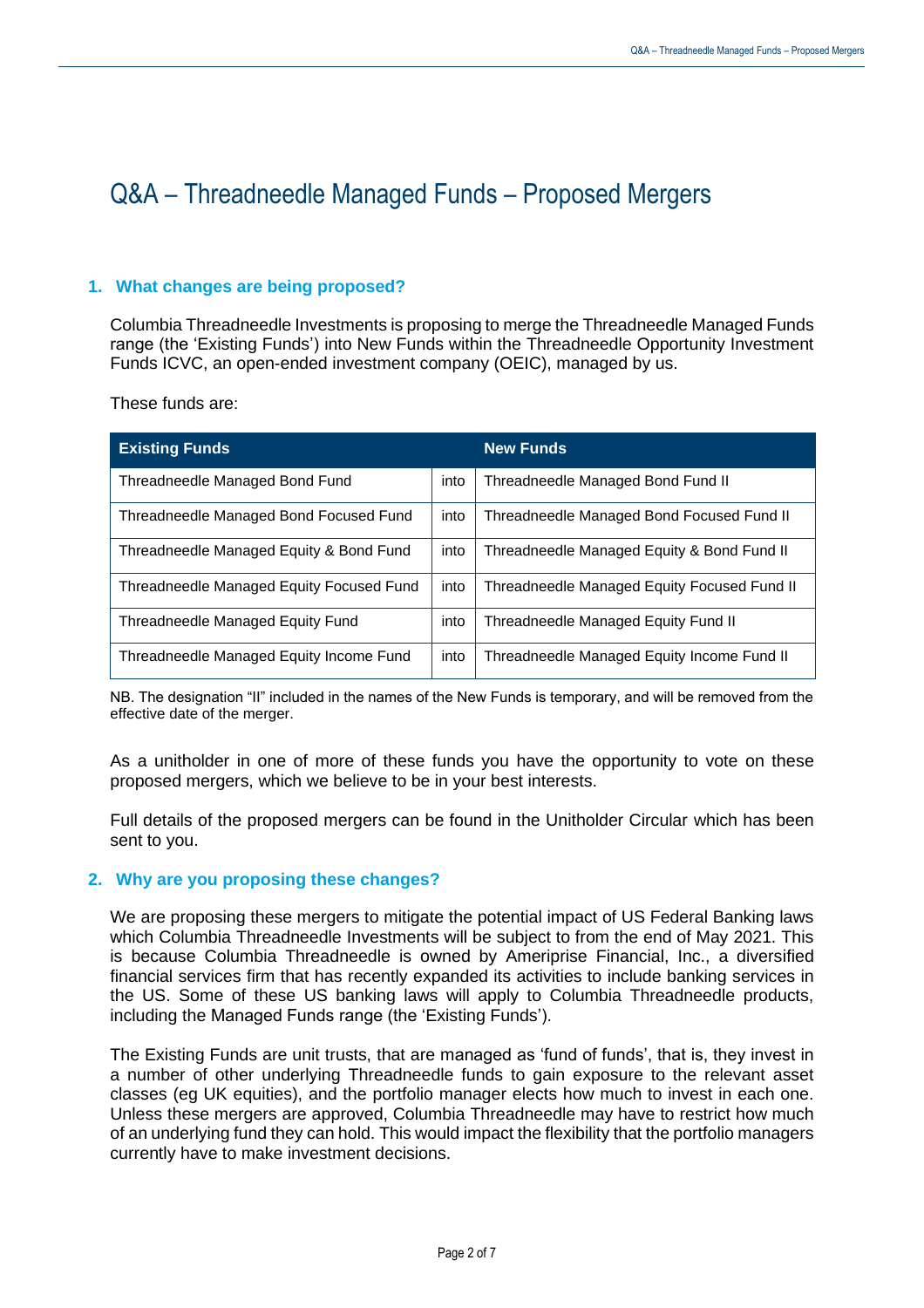The New Funds will be structured as sub-funds of an open-ended investment company (OEIC), with the intention of using this structure to limit the impact of US banking laws. We anticipate that, as a result, the New Funds would be able to be managed as they are today.

We firmly believe the mergers are in the best interests of unitholders and are a sensible way to allow the Existing Funds to continue to be managed in the same way, whilst retaining the greatest possible investment flexibility for the portfolio managers to pursue each fund's investment objectives. We encourage you to vote in favour of a merger.

#### **3. How will my investment be affected by the mergers?**

If the mergers are approved, each New Fund will be managed in the same way as its Existing Fund, keeping the same portfolio manager, investment strategy, and following the same investment process.

If you are invested in the Threadneedle Managed Equity Income Fund, we have taken the opportunity to better describe how the fund is managed and introduced a performance target to provide a way to more readily measure its investment objective in the future.

The Existing Funds will be wound-up once the mergers have taken place and the New Funds are launched.

#### **4. What do I need to do?**

You are able to vote on the proposed merger with respect to each Fund in which you are a Unitholder.

It is important that you read the letter and the Unitholder Circular which were sent to you. Together, they form formal notification of the proposed changes and provide full details of the voting and merger process and implications for you as an investor.

Appendix 1 of the Unitholder Circular sets out a comparison of the Existing Funds and the proposed New Funds. We would also encourage you to read the NURS Key Investor Information document (NURS-KII) (enclosed with the Unitholder Circular) for the New Fund(s) that correspond to the Existing Fund(s) you are invested in.

Appendix 2 of the Unitholder Circular sets out in detail our proposal, and how the mergers would work.

The proposed mergers each require the passing of an extraordinary resolution at an extraordinary general meeting of unitholders of the relevant Existing Fund. To be passed, each Extraordinary Resolution requires a majority in favour of not less than 75% of the votes cast.

We firmly believe the mergers are in the best interests of unitholders and are a sensible way to allow the Existing Funds to continue to be managed in the same way, whilst retaining the greatest possible investment flexibility for the portfolio managers to pursue each fund's investment objectives. **We encourage you to vote in favour of a merger**.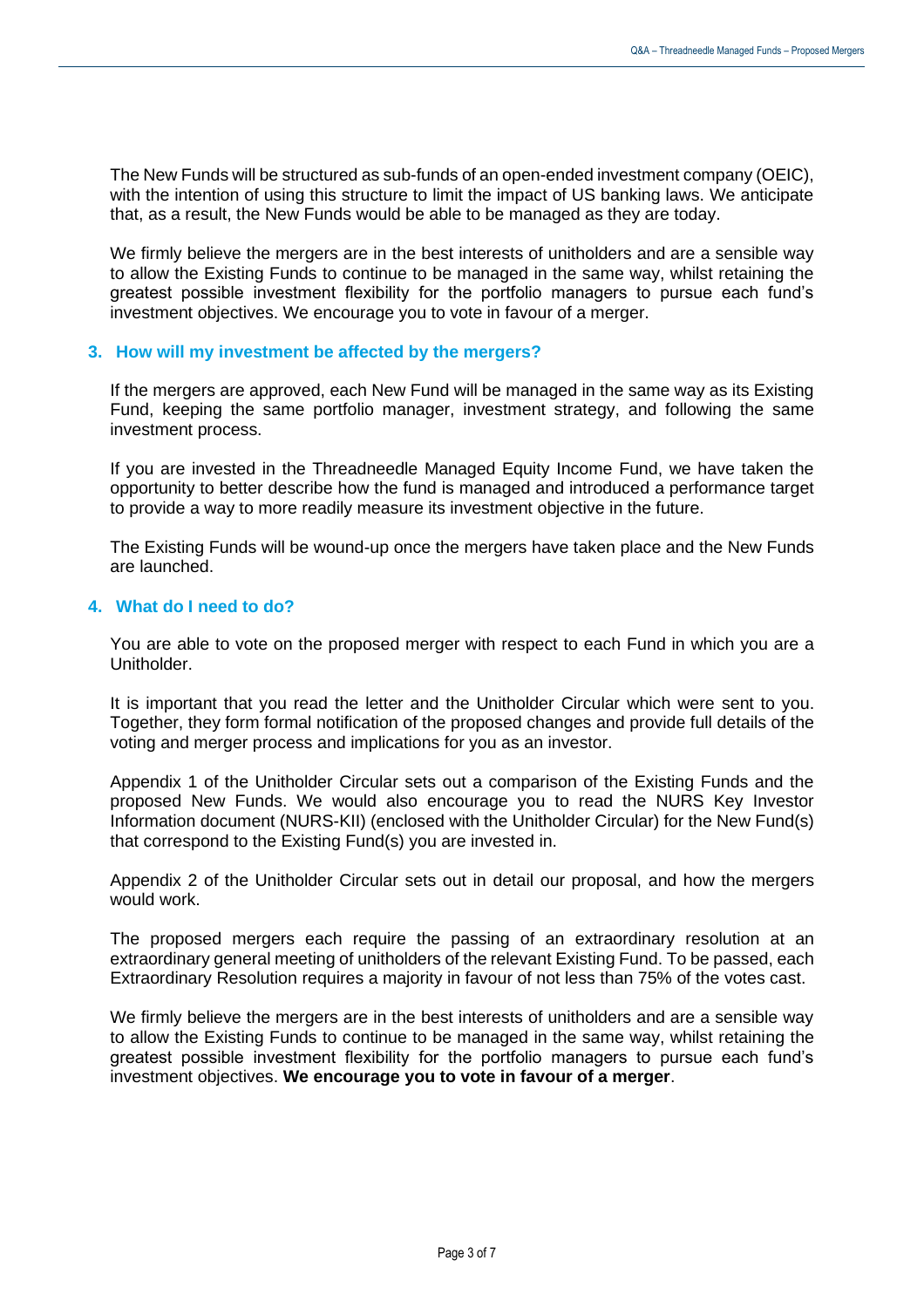#### **5. How do I vote?**

You can vote for or against the proposals for the Existing Fund(s) you are invested in, by completing the Form of Proxy which was sent to you with your letter and Unitholder Circular.

However, please note that due to the exceptional circumstances resulting from the ongoing Covid-19 public health crisis, voting cannot take place in person. Instead the Chair of the Meeting can vote on your behalf as instructed by you on the Form of Proxy. Unitholders may join the meeting virtually if they wish to do so, as set out on the cover to the Circular, and the Chair will take questions.

If you wish to vote, please return the completed Form of Proxy in the pre-paid return envelope provided to Civica Election Services Ltd, The Election Centre, 33 Clarendon Road, London N8 0NW, United Kingdom to reach us no less than 48 hours before the time of the relevant Meeting, set out below.

| <b>Fund</b>                   | Date and time of Meeting    | If voting by form of proxy,<br>please return by: |
|-------------------------------|-----------------------------|--------------------------------------------------|
| Threadneedle Managed Bond     | 10:00am UK time on 10 March | 10:00am UK time on 8 March                       |
| Fund                          | 2021                        | 2021                                             |
| Threadneedle Managed Bond     | 10:20am UK time on 10 March | 10:20am UK time on 8 March                       |
| <b>Focused Fund</b>           | 2021                        | 2021                                             |
| Threadneedle Managed Equity & | 10:40am UK time on 10 March | 10:40am UK time on 8 March                       |
| <b>Bond Fund</b>              | 2021                        | 2021                                             |
| Threadneedle Managed Equity   | 11:00am UK time on 10 March | 11:00am UK time on 8 March                       |
| <b>Focused Fund</b>           | 2021                        | 2021                                             |
| Threadneedle Managed Equity   | 11:20am UK time on 10 March | 11:20am UK time on 8 March                       |
| Fund                          | 2021                        | 2021                                             |
| Threadneedle Managed Equity   | 11:40am UK time on 10 March | 11:40am UK time on 8 March                       |
| Income Fund                   | 2021                        | 2021                                             |

Failure to return the Form of Proxy by the required time will result in it being void which means the Chair will not be entitled to vote on your behalf as directed.

The results of the votes will be published on our website: **columbiathreadneedle.com/changes**.

#### **6. What happens if I don't vote?**

If you do not vote the outcome will be based on the votes cast.

For an Extraordinary Resolution to be passed, the vote needs a majority in favour of not less than 75% of the votes cast.

#### **7. I can't find my Proxy Form. Where do I get a copy?**

The Proxy Form has been sent to you with the Unitholder Circular. You can also obtain a copy by calling us on 0800 953 0134\* for unitholders based in the UK or on 0044 1268 444 321 if you are based outside of the UK.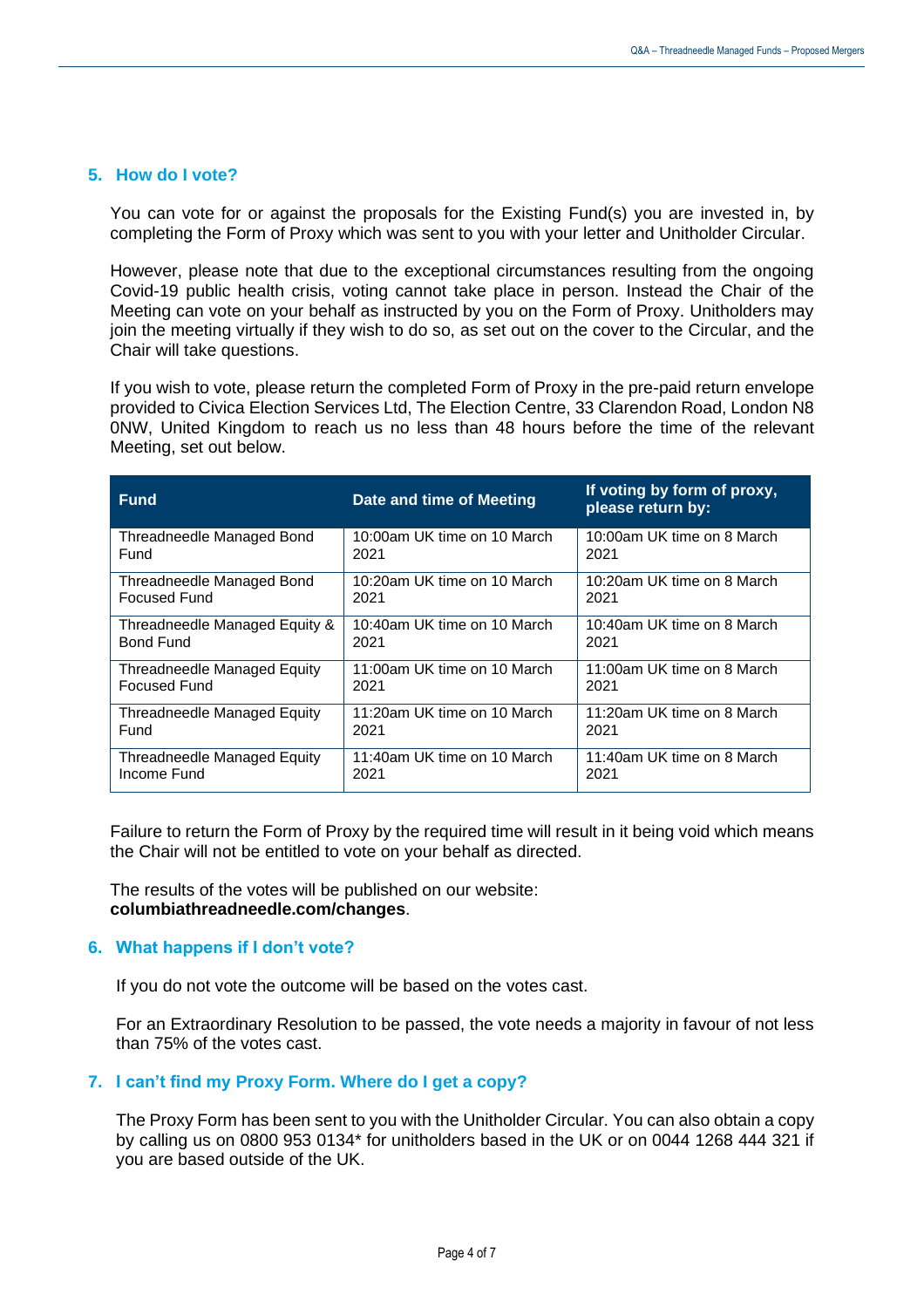### **8. What are the differences between a unit trust (Existing Fund) and OEIC (New Fund)?**

| <b>LEGAL STRUCTURE AND REGULATION</b> |                                                           |                                                       |  |  |
|---------------------------------------|-----------------------------------------------------------|-------------------------------------------------------|--|--|
| <b>Feature</b>                        | <b>Unit Trust</b>                                         | <b>OEIC</b>                                           |  |  |
| <b>Legal Structure</b>                | Trust                                                     | Company                                               |  |  |
| <b>Fund Structure</b>                 | Single trust or umbrella unit trust                       | Single fund company or umbrella                       |  |  |
|                                       |                                                           | company                                               |  |  |
| <b>Regulator</b>                      | <b>Financial Conduct Authority</b>                        | <b>Financial Conduct Authority</b>                    |  |  |
| <b>Regulations</b>                    | <b>Financial Services and Market Act</b><br>2000 and COLL | The OEIC Regulations and COLL                         |  |  |
| Investor's                            | Units                                                     | <b>Shares</b>                                         |  |  |
| <b>Interest</b>                       |                                                           |                                                       |  |  |
| <b>Management and</b>                 | Manager                                                   | <b>Authorised Corporate Director (plus</b>            |  |  |
| <b>Administration</b>                 |                                                           | additional director(s) if desired)                    |  |  |
| <b>Investments</b>                    | Trustee                                                   | Depositary                                            |  |  |
| held by                               |                                                           |                                                       |  |  |
| <b>Switching facility</b>             | Unitholders in a single unit trust are                    | Shares can be switched between                        |  |  |
|                                       | generally permitted to switch their                       | sub-funds of an umbrella OEIC,                        |  |  |
|                                       | units for units in any other trust                        | and into shares of a sub-fund of                      |  |  |
|                                       | managed by the same manager.                              | a different umbrella OEIC                             |  |  |
|                                       |                                                           | managed by the same authorised<br>corporate director. |  |  |
| <b>Pricing</b>                        | Dual pricing (most commonly)                              | Single pricing (most commonly)                        |  |  |
| <b>Taxation</b>                       | Exempt from capital gains tax within                      | Broadly, the same as for a unit trust.                |  |  |
|                                       | the unit trust. Investors personally                      |                                                       |  |  |
|                                       | liable to income tax and capital gains                    |                                                       |  |  |
|                                       | tax unless units are held within                          |                                                       |  |  |
|                                       | an ISA.                                                   |                                                       |  |  |

We set out a comparison of the main features of unit trusts and OEICs in the table below:

The Existing Funds are 'unit trusts', a structure where investors buy units in a portfolio. The New Funds will be structured as sub-funds of an open-ended investment company ('OEIC'), this is a more modern structure where investors hold shares in the portfolio. Both structures are daily dealt investment funds, regulated by the Financial Conduct Authority.

In addition, the Existing Funds will move from a UK UCITS structure to a Non-UCITS Retail Scheme (NURS) which may provide some additional portfolio management benefits in the future.

The New Funds are very similar to the Existing Funds and will be managed by the same portfolio manager who will use the same investment process that is used currently to manage your investment. This means the New Funds will have the same investment strategy and associated risks as the Existing Funds. The fees and charges payable by you in the New Fund will remain at the same level as your Existing Fund.

However, the investment objective and policy of the Threadneedle Managed Equity Income Fund's corresponding New Fund has been rewritten. The New Fund's investment objective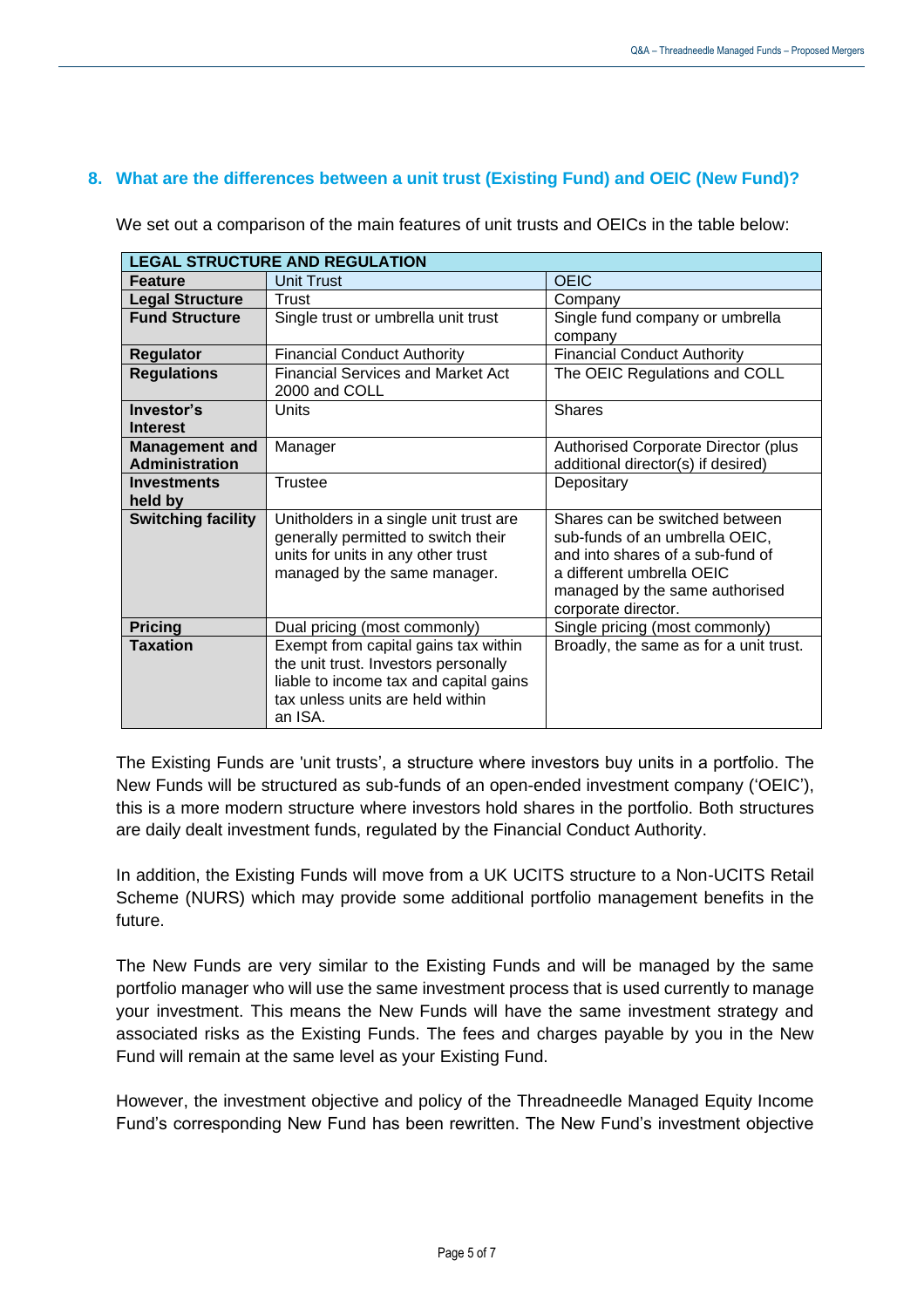includes a target benchmark to provide a more readily measurable investment objective for Shareholders. See Unitholder Circular for further details.

Further information on the differences between unit trusts and OEICs is available in Appendix 1, Part A of the Unitholder Circular (page 13). For a comparison of the main features of the Existing Funds and New Funds, including their investment objectives, please see Appendix 1, Part B of the Unitholder Circular (page 16).

#### **9. Can I still invest in the Funds?**

Yes, if the merger is approved, dealing in an Existing Fund will remain possible until 12 noon on 8 April 2021. You will be able to deal in the New Fund from 12 April 2021.

#### **10. Are there any tax implications?**

There are no tax implications associated with the merger. There may be tax implications depending on your individual circumstances should you decide to switch or sell units in the Existing Fund(s). We are unable to provide tax advice and we therefore suggest that you seek advice from your tax adviser about any potential tax implications before you take any action.

#### **11. Will there be any cost to me as an investor?**

No, there will be no changes to the fees and charges you currently pay, and the costs of the mergers will be met by Columbia Threadneedle Investments.

#### **12. How will I be able to find out the result of the vote?**

The results of the votes will be published on our website on 11 March 2021 at **columbiathreadneedle.com/changes**.

#### **13. When will the mergers take place if they are approved?**

If approved, each merger will take place on 9 April 2021.

#### **14. What happens if the mergers are approved and I don't want my investment to be transferred?**

If the mergers are approved and you do not wish for your investment to be transferred to the New Fund(s), you have the following options:

- You can switch your investment free of charge into another Threadneedle fund(s) in our UK range, over the telephone or in writing.
- You can sell your units in the Existing Fund(s) over the telephone or in writing and receive the proceeds in cash

You must inform us of these requests by 12 noon (UK time) on 8 April 2021, otherwise your investment will be transferred to the New Fund(s). For UK investors please call us on 0800 953 0134\*. For investors outside the UK, please call +44 1268 444 321\*.